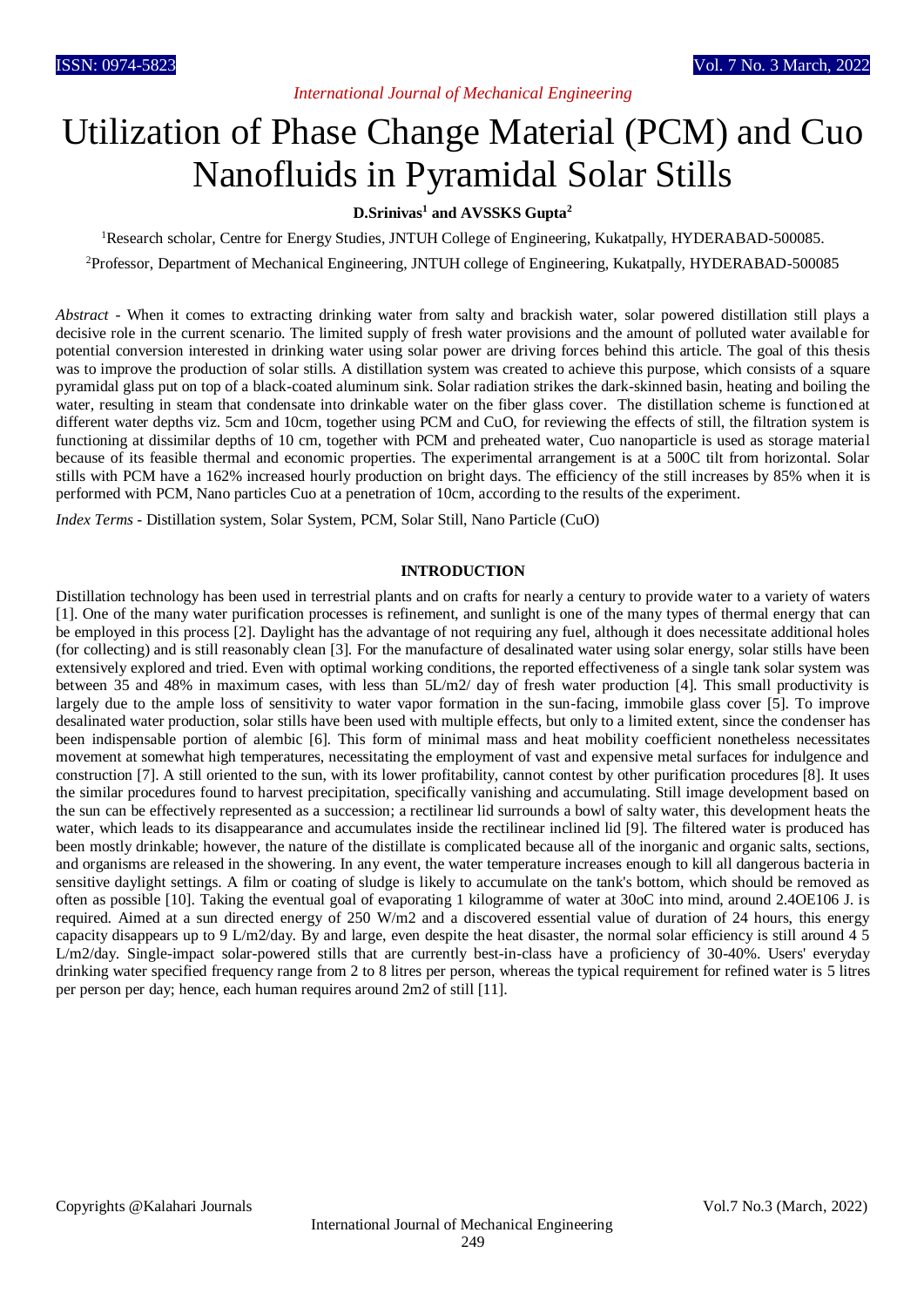

#### FIGURE 1

#### EXPERIMENTAL SETUP OF SQUARE PYRAMID SOLAR DISTILLATION SYSTEM

#### **PHASE CHANGING MATERIALS**

PCM is a substantial able to store, releasing large amounts of energy at a specified temperature while melted and reforming [8]. Heat is captivated when a substance deviated from solid to liquid also it released when substance transitions after liquid to solid. PCMs are sometimes known as "latent heat systems" as a result of this. Paraffin wax was used as a PCM because it was readily available and inexpensive. These temperatures have risen as a result of sun light penetrating through the glass cover and also being collected by the PCM and basin.

As wax balls are heated until the PCM spreads its temperature of fusion, heat is stored as sensible heat. Sensible heat is the quantity of energy a substance collects or releases as a result of a temperature change. The PCM starts to liquify, heat is stored as sensible heat in the melted PCM once it has completely melted [13]. As the solar radiation declines, the components of the still begin to cool. Until it completely freezes, the liquid PCM delivers heat to the basin liner and from the basin liner to the basin water. As a result, the PCM can be utilised as a source of heat during the day and night [14]. After dusk, the still keeps producing fresh water. Due to the huge quantities or high pressures necessary to store materials in their gas phase, liquid gas phase transitions are not ideal for heat storage. The heat of transformation for liquid gas transitions is higher than for solid liquid transitions [15]. Solid-state phase transitions are often gradual and have a low heat of transformation. When heat is absorbed, the temperature of the solid liquid PCMs rises, similar to that of sensible heat storage (SHS) materials. When PCMs reach the temperature at which they change phase (melting point), they absorb a substantial amount of heat at a relatively constant temperature, unlike ordinary SHS. The PCM absorbs heat by increasing its temperature until the entire material has been changed to the liquid phase. When the temperature around a liquid substance drops, the PCM hardens, releasing the latent heat it has been storing. PCMs are available in a range of temperatures ranging from 5 to 190 degrees Celsius. Traditional heat storage materials like water, masonry, and rock can only store 5 to 14 times as much heat per unit volume.



**Stored heat** 

FIGURE 2 FUNCTIONAL HEAT STOWAGE IN PCM

#### **SOLAR STILL WITH PRE HEATED WATER AND NANO PARTICLE (CUO)**

Copyrights @Kalahari Journals Vol.7 No.3 (March, 2022) On May 30th, 2021, from 8:00 to 18:00p.m., the test has been taken. The still is filled with 9.5 litres of warmed water via the supply fill inlet. The water inlet temperature is 41°C, which helps the rate of evaporation. Within 10min., the warm vapours emanating from the preheated water began to condense on the glass lid. The basin is filled with white Nanomaterials that act as a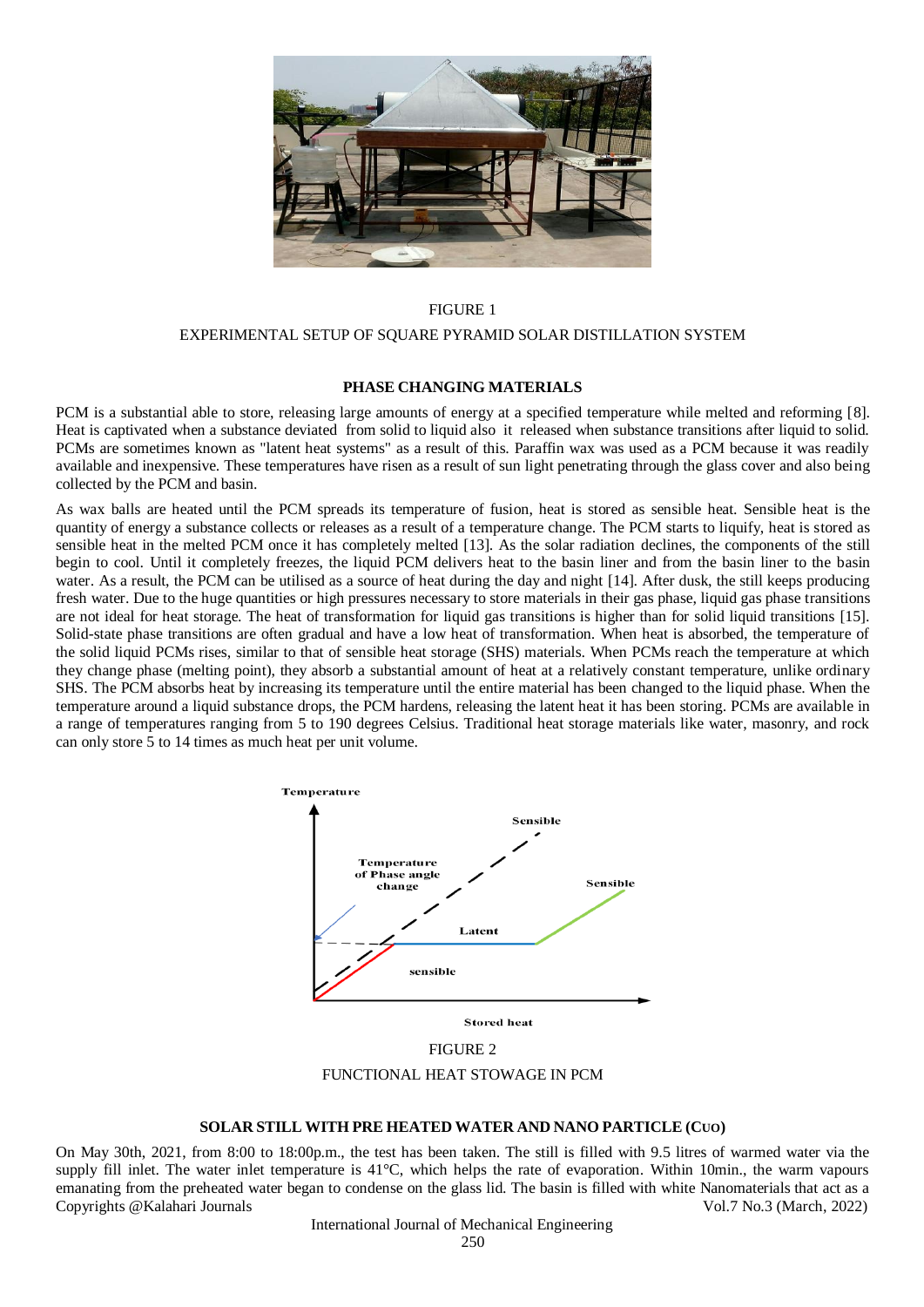heat storage medium, extending the working time. The temperature of the water reaches a maximum of 67°C. 950 ml/m2/hr condensate was obtained during peak hour, when the coming from the sun flux was 800 W/m2. The daily output was 5.30 litres per square metre on average. Despite the fact that the sun had set and no light was shining on the basin absorber, due to the energy released by the Nano particles (Cuo), condensate was developing on the glass [12].

#### **EXPERIMENTAL SETUP**



FIGURE 3

#### CONFIGURATION OF SQUARE PYRAMID SOLAR DISTILLATION SYSTEM

The following four stages of fabrication involved in solar still i.e.

#### *I. Metal basin construction*

Aluminum material with a thickness of 9 mm was chosen for the building of the metallic pool as it was strong thermal conduction of 215 W/mK, allows for extreme conversion of solar still into heat, which corresponds to evaporation amount of the water. The sheet is stricken and welded to form a square bucket measuring 70 cm x 70 cm, or 1m2, with a height of 15 cm and a 2 cm step at the top for square Pyramidal glass installation.



# FIGURE 4 ALUMINUM BASIN

Two circular sections with a diameter of 1.5 cm for the inlet and outlet are welded on the aluminum container at opposite corners of a diagonal. For extreme absorption of solar radiation and to decrease reflection from pool, the pool is coated on the privileged with the dark paint and desiccated for two days to fully adhere to the aluminium pool.



# FIGURE 5 DARK LAYERED ALUMINIUM BASIN

Copyrights @Kalahari Journals Vol.7 No.3 (March, 2022)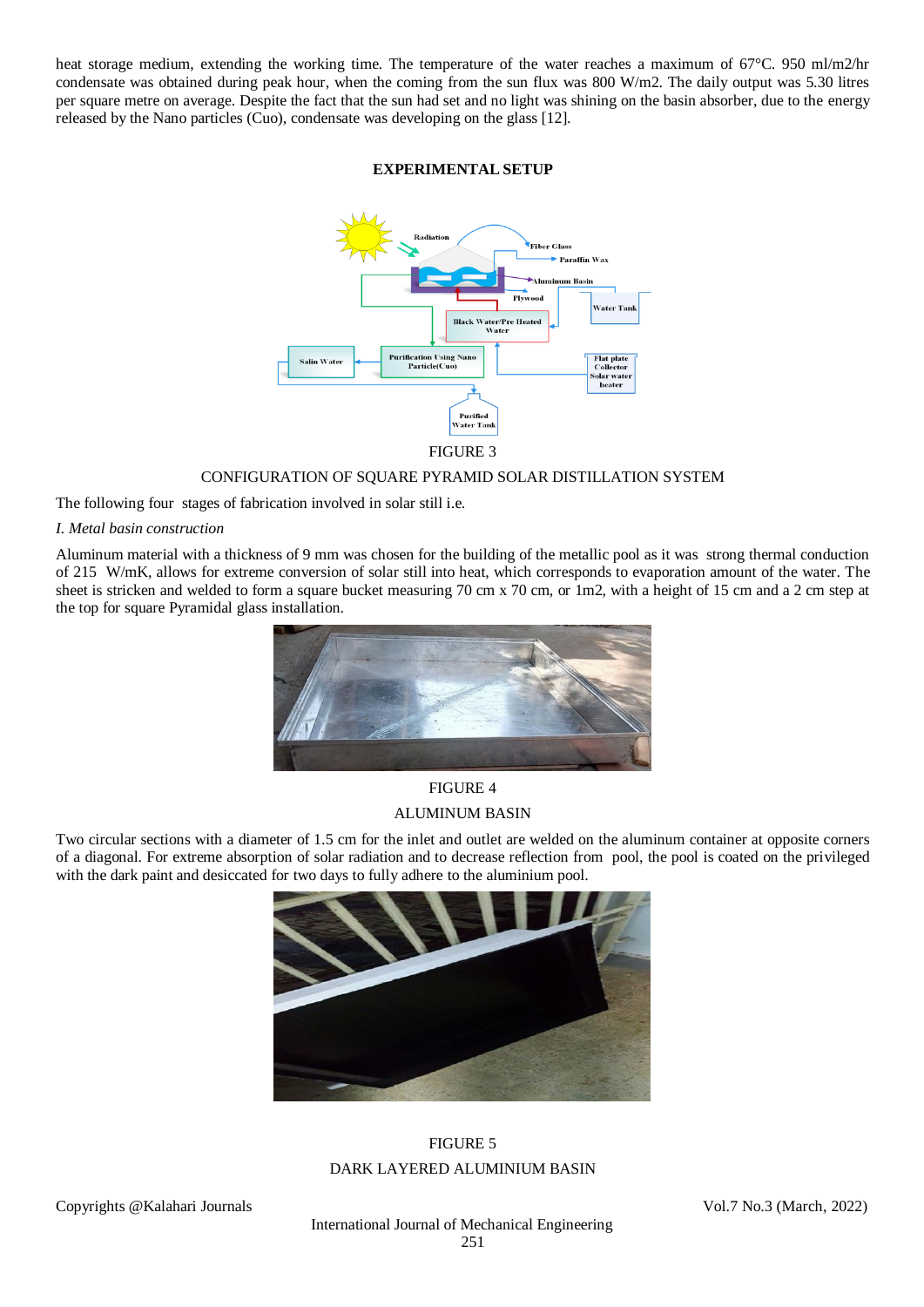The pool's extreme water storing capacity is 64L. However, because water depths are limited to no more than 2 cm, the maximum fill capacity is limited to 16 litres to ensure efficient still operation.

The average temperature of the pool during the unclouded hours of the day is 58° C, enough for the water to evaporate.

The outer area of the metal cuvette is coated entirely in white to minimize radiation losses from the cuvette and the outer limits are covered in black with heats up, causing an rising measure of the airflow that can increase the rate of condensation like glass. lower the temperature.

# *II. Fiberglass Square Pyramid Design s*

To fit pyramid inside the Al basin, the fiberglass piece is cut into four symmetrical triangular pieces of comparable size which is indicated in Figure 6 in respect to the basin. Introduction the four triangular plates on the basin, which is at a slope of 50°C, creates the pyramid shape. The 4-triangular panels joined with silicone sealants and gums. To boost machine-driven strength, four aluminum are joined to all sides of pyramid.



FIGURE 6

# THE SQUARE PYRAMID IS MADE FROM A FIBRE GLASS SHEET SLICED INTO FOUR TRIANGLE FACES

The curves at foundation of the square pyramid are secured to the wood-made frame and sealed, allowing it to fit snugly into Al's sink. Elastic strips remain secured to all sides of the wood-made frame, as well as to the aluminium bucket, to prevent vapours from escaping.



FIGURE 7 THE ASSEMBLY OF WOODEN FRAME



FIGURE 8

Copyrights @Kalahari Journals Vol.7 No.3 (March, 2022)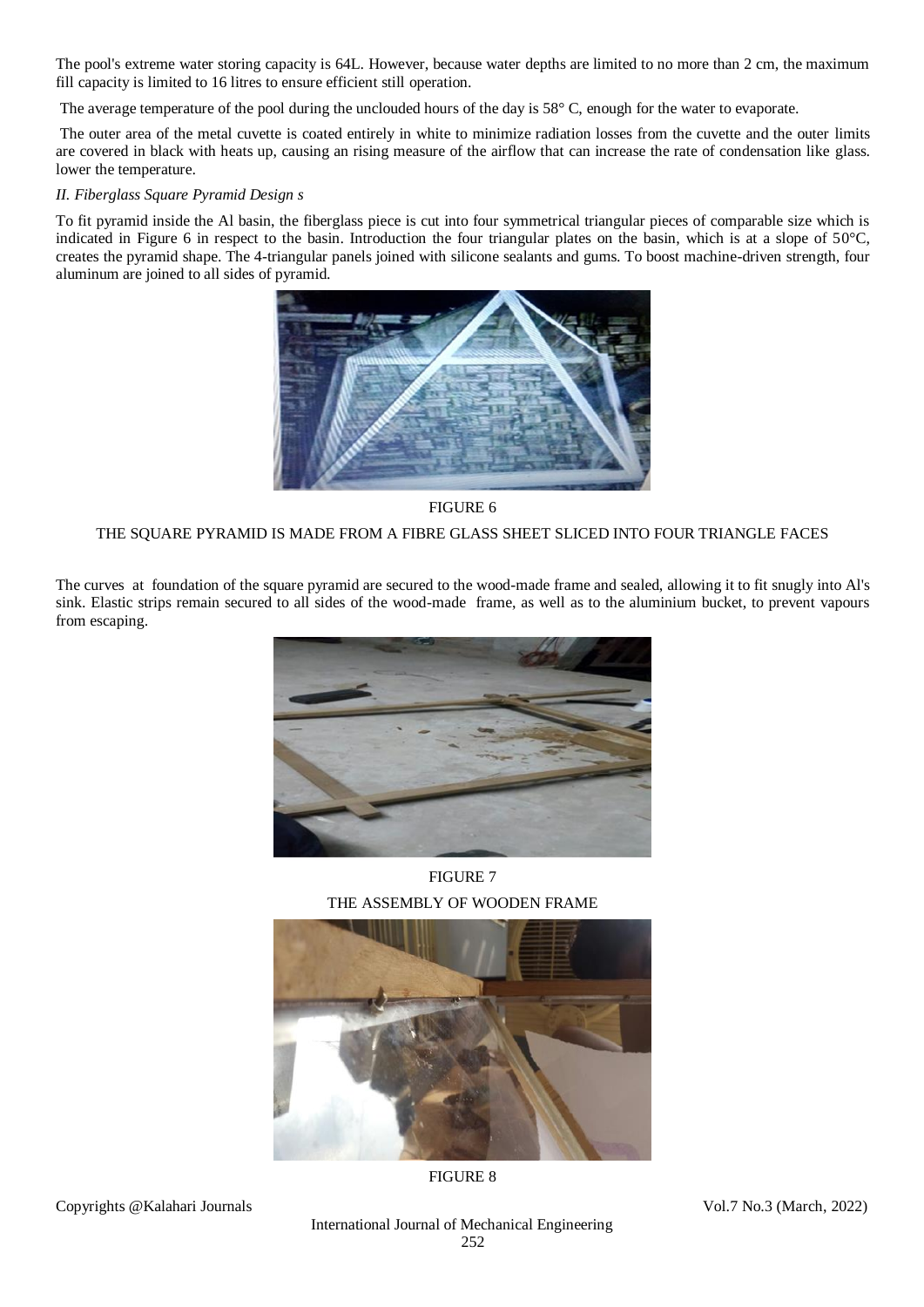#### *III. Wood-made box*

In wood-made box, an Al bowl combined by firmly fastened square pyramid fibre glass. A wood-made box with a measurement with 70 cm by 70 cm and a height of 12 cm is made from compressed wood with a thickness of 20 mm. Furrows are drawn on one side or the other of the funneling sections. Amid Al bowl and wood-made box, 3cm thick hole is left for setting the warm storing materials for inert warmth and may also be used to insert protective, materials for boosting the still's functionality.



FIGURE 9 WOODEN BOX FOR SQUARE PYRAMID SOLAR STILL

# *IV. Catchment channel*

The catchment line is made up of 2 cm wide rectangular divider wire electric cables. The catchment channel is connected to the foundation of the square pyramid, which angles down from each corner to the power source corner, allowing condensed to movement to the available power segment.



FIGURE 10 . CATCHMENT CHANNEL INSIDE THE STILL

# **EXPERIMENTAL PROCEDURE**

When the water level in the tub reaches the desired level, a float closes the valve automatically. A particular amount of a chemical that absorbs energy is added to the mix. Inside the solar still, two thermocouples are attached to estimate temperatures in various regions and at every one hour. The solar alembic is protected by a glass cover. Solar energy is allowed in the glass cover. Much of the solar radioactivity is captivated by the pool's black lacquered external, often known as a black liner. The intensity of sun radiation is measured using a pyranometer. Each half an hour, set temperature is recorded on the temperature display, and the intensity is measured with a pyranometer. From sunrise until sunset, the measured values are recorded. The procedure starts with pure water and then moves on to Cuo nanoparticles and hot water.

# **RESULTS AND DISCUSSIONS**

On 29th may 2021, from 8 a.m. to 6 p.m., the experiment will take place. The still is filled with 9.5 litres of warmed water via the supply fill inlet. The water inlet temperature is 41°C, which helps the rate of evaporation. The hot vapours from the preheated water began to condense on the glass cover less than 10 minutes. The container is occupied with Nano fluids, which operate as a heat stowage medium and lengthen productive period. The water reaches a maximum temperature of 670°C. 950 ml/m2/hr condensate was reached during peak hour, when inward solar was 800 W/m2. Overall, the daily yield was 5.30 litres per square metre. Despite the fact that sun had set and it has no light impact on the basin conduction, condensate was accumulating on the glass because of the energy produced by Nano fliud (Cuo (120gm)).

Copyrights @Kalahari Journals Vol.7 No.3 (March, 2022)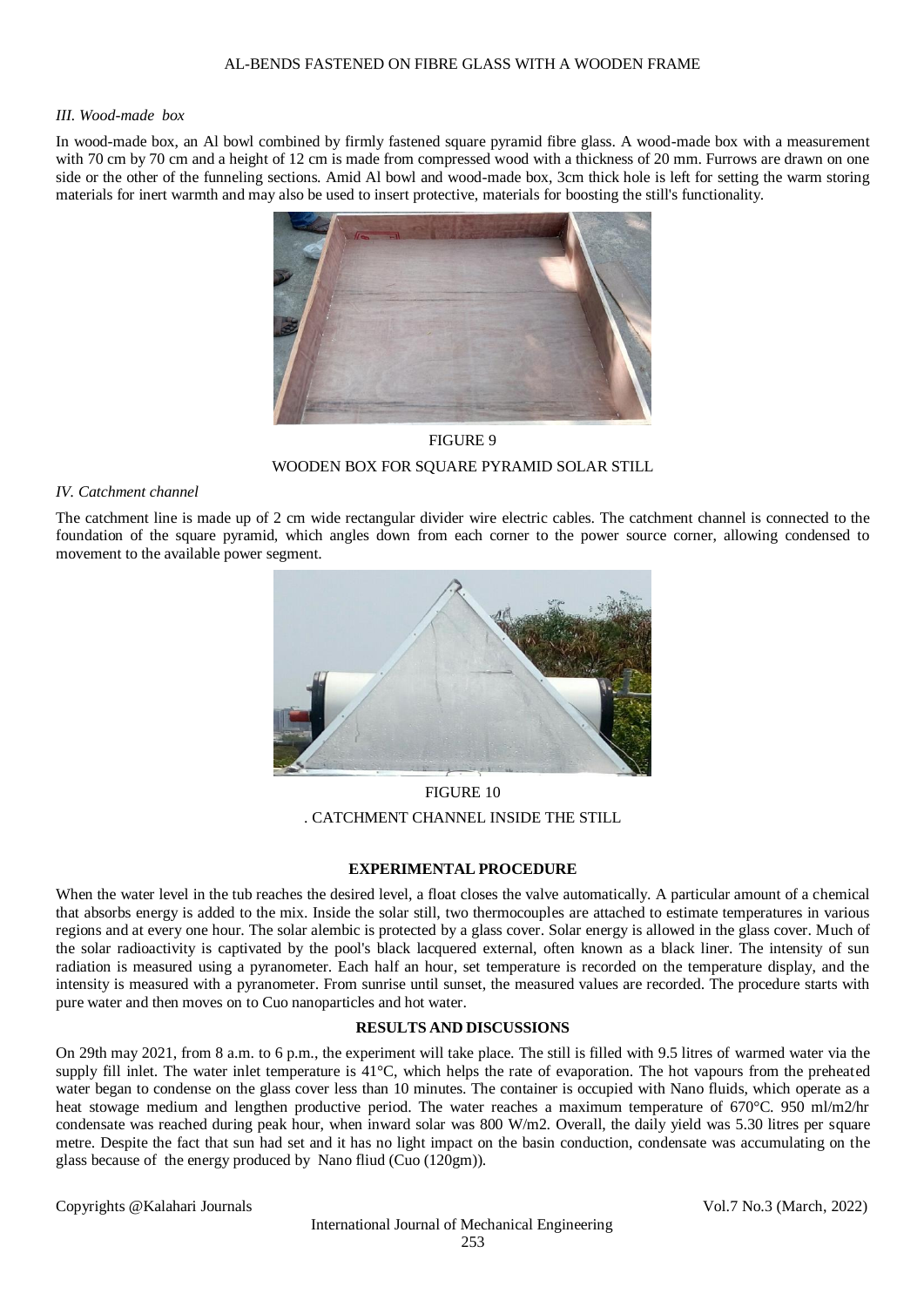









PARTIAL VAPOR PRESSURE AT GLASS AND WATER TEMPERATURE





# CONVECTIVE AND EVAPORATIVE HEAT TRANSFER COEFFICIENT FROM WATER TO GLASS.



# FIGURE 14

# HOURLY VARIATION OF SOLAR RADIATION WITH TIME

Copyrights @Kalahari Journals Vol.7 No.3 (March, 2022)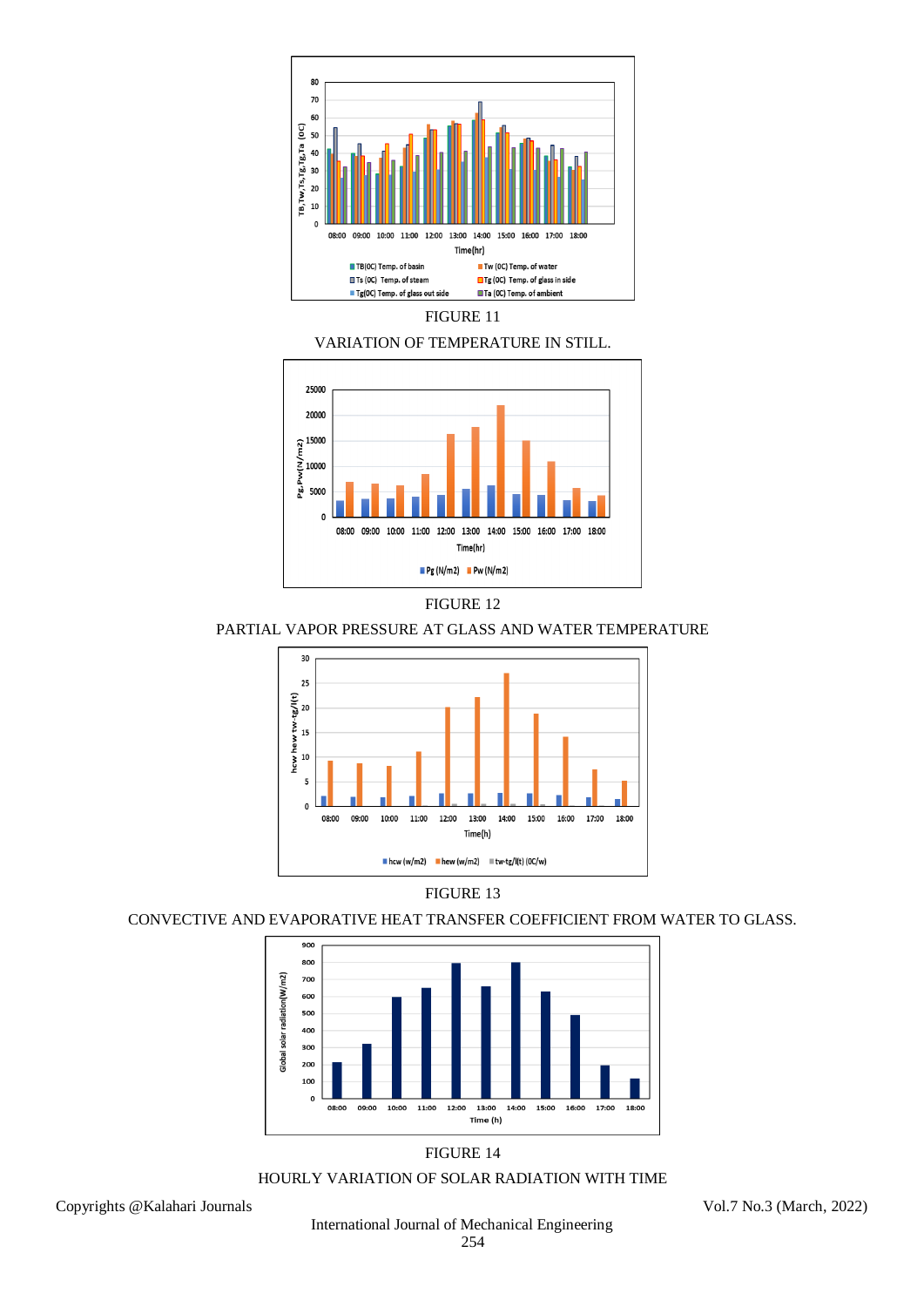

FIGURE 15

HOURLY VARIATION IN CONCENTRATE YIELD OF SOLAR STILL WITH CUO, WITH PREHEATED WATER AND WITH PCM



FIGURE 16

HOURLY VARIATION OF EFFICIENCY OF THE STILL WITH RESPECT TO TIME



FIGURE 17

RESULTS OF VARIATION OF TEMPERATURE IN STILL



FIGURE 18

PARTIAL VAPOR PRESSURE AT GLASS AND WATER TEMPERATURE

Copyrights @Kalahari Journals Vol.7 No.3 (March, 2022)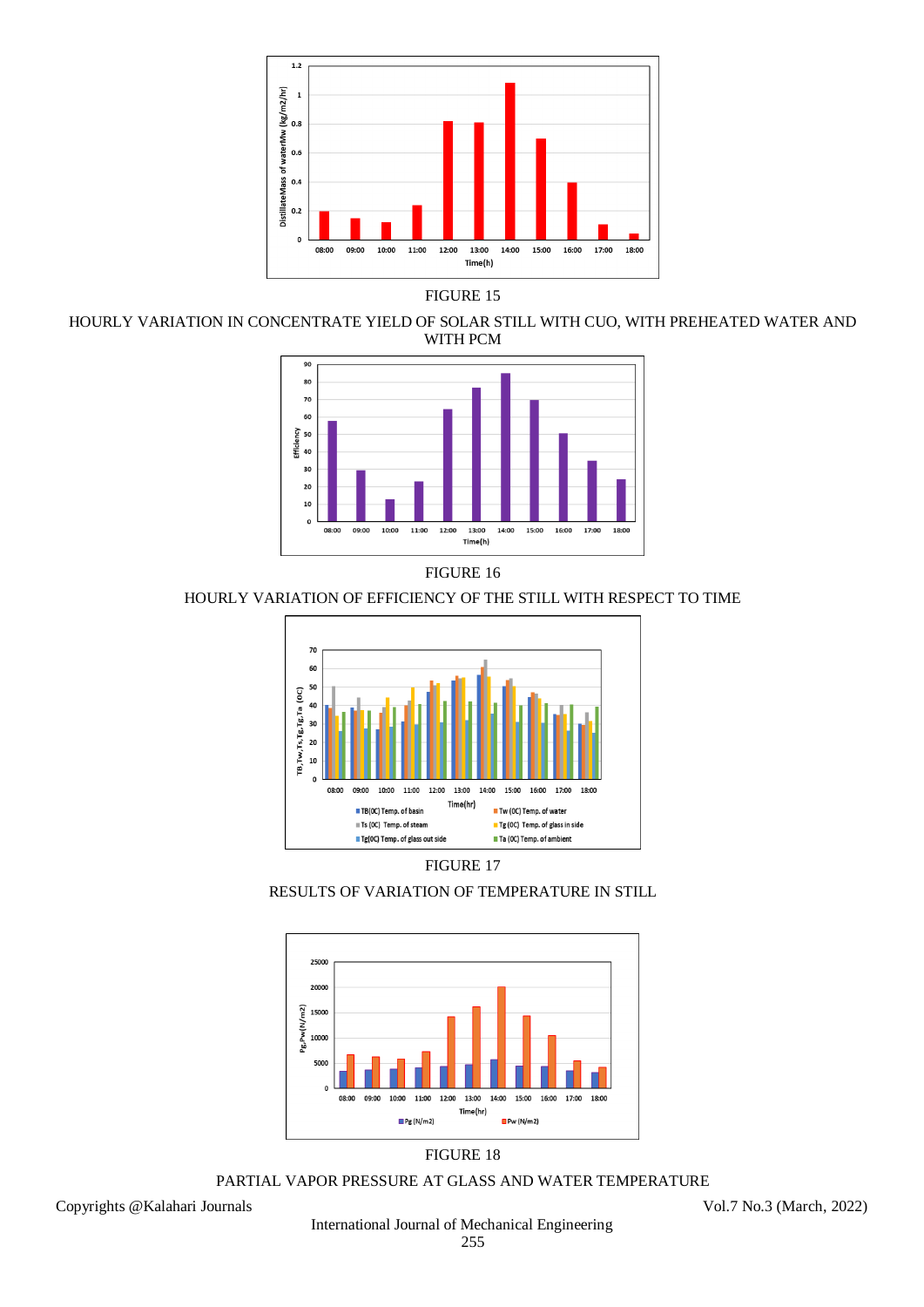

# FIGURE 19

# CONVECTIVE AND EVAPORATIVE HEAT TRANSFER COEFFICIENT FROM WATER TO GLASS



FIGURE 20

HOURLY VARIATION OF SOLAR RADIATION



# FIGURE 21

HOURLY VARIATION IN CONCENTRATE YIELD OF SOLAR STILL WITH CUO, WITH PREHEATED WATER AND WITH PCM



# FIGURE 22

# HOURLY VARIATION OF EFFICIENCY OF THE STILL

Copyrights @Kalahari Journals Vol.7 No.3 (March, 2022)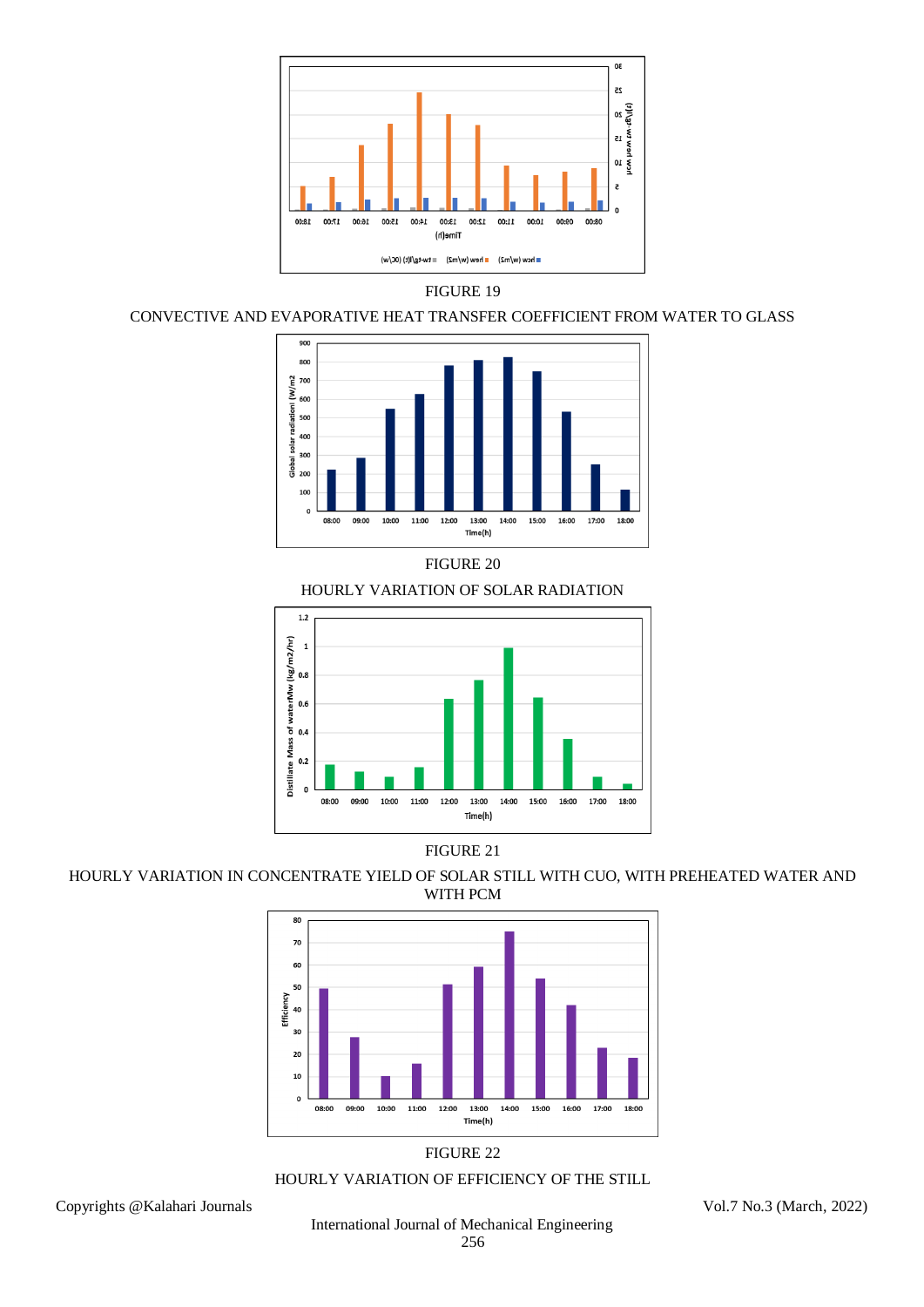

# FIGURE 23

# COMPARISON EFFICIENCY OF DISTILLATE WITH CUO, AND WITH PCM



#### FIGURE 24

#### COMPARISON EFFICIENCY AT WATER DEPTH OF 5CM AND 10CM

For an average solar radiation of 500 W/m2 and duty period of 10 hours, the efficiencies obtained for solar still are tabulated below.

#### Table 2: Output Values for a proposed Still

| S.No | Depth of water (cm) | Total amount of water<br>$(lt/m^2/day)$ | Water output $(0.95m^2)$  <br>(lt/day) | Efficiency $(\% )$ |
|------|---------------------|-----------------------------------------|----------------------------------------|--------------------|
|      | 5cm (Cuo)           | 2.65                                    | 5.30                                   | 86.24              |
|      | $10cm$ (Cuo)        | 2.15                                    | 4.30                                   | 69.96              |

## **CONCLUSION**

In terms of increased distillation yield per unit area, the suggested still with PCM and Cuo offers a best promise. The solar still's performance was put to the test in terms of hidden heat stowage also different water depths. For a 5cm still alone, the condensed water collected utilising Nano particle (Cuo) is 5.30 litres/m<sup>2</sup>/day, and 2.65 litres/m<sup>2</sup>/day for a proposed depth still alone. The solar still with Cuo obtained 75.04% efficiency for a 10cm. The solar still's efficiency increases by 85.13 percent when the water depth is decreased by 5 cm. A nano fluid powers the proposed still, which is underwater at depth of 10cm. By assisting the evaporation rate, CuO improves the solar still's efficiency by 85 percent at a 5cm water depth. When the temperature difference between the basin liner and the glass cover is high, the still distillate production is 5.30 lifters/ $m^2$ /day.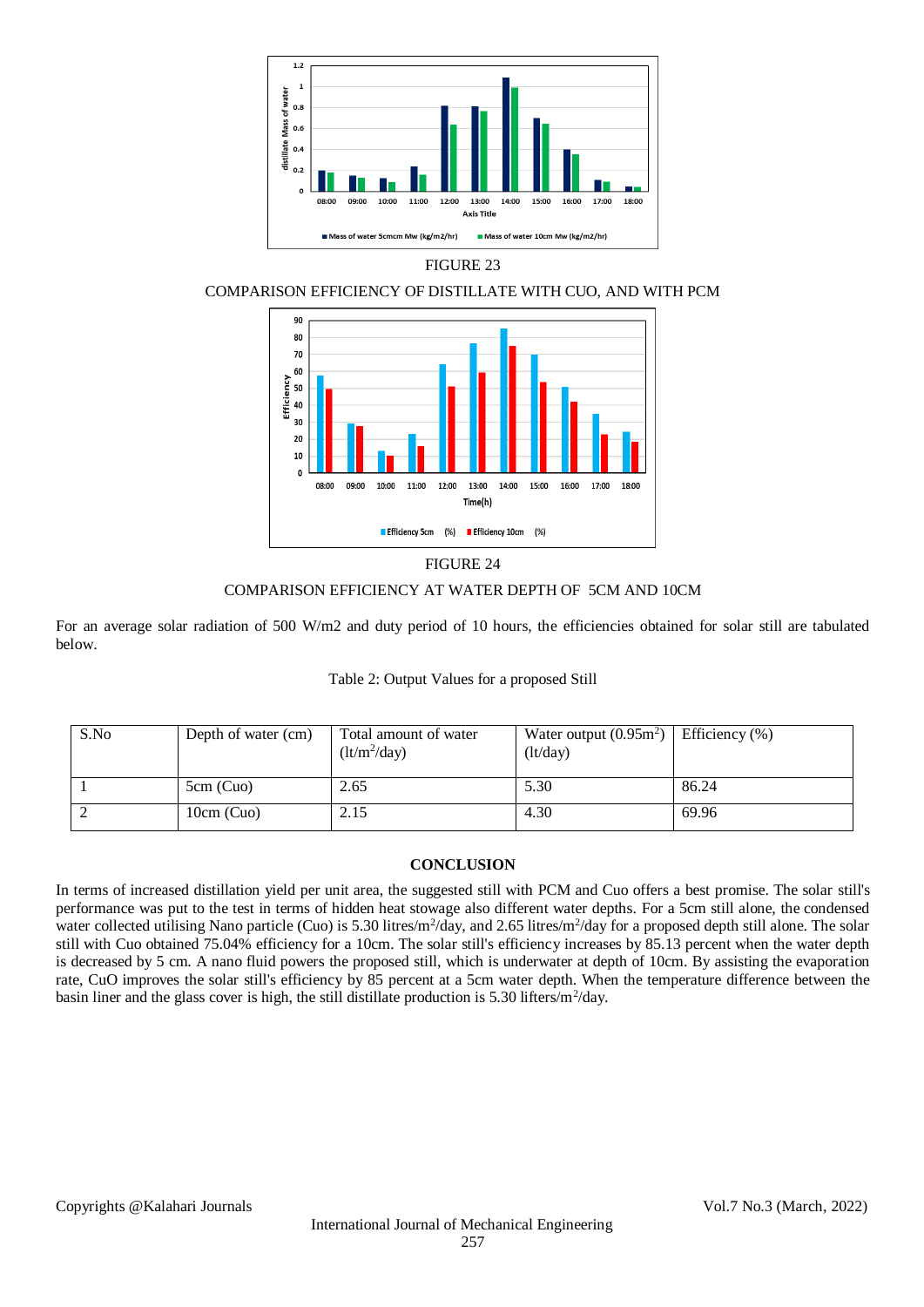#### **REFERENCES**

- [1] I. Al-Hayeka, O.O. Badran, the effect of using different designs of solar stills on water distillation, Desalination 169 (2) (2004) 121–127.
- [2] K.V. Modi, H.K. Jani, I.D. Gamit, Impact of orientation and water depth on productivity of single-basin dual-slope solar still with al2o3 and cuo nanoparticles, Journal of Thermal Analysis and Calorimetry 143 (2) (2021) 899–913.
- [3] D. Dsilva Winfred Rufuss, S. Iniyan, L. Suganthi, P. Davies, Solar stills: A comprehensive review of designs, performance and material advances, Renewable and Sustainable Energy Reviews 63 (2016) 464–496.
- [4] M.T. Chaichan, H.A. Kazem, Single slope solar distillatory productivity improvement using phase change material and al2o3 nanoparticle, Solar Energy 164 (2018) 370–381.
- [5] Z. Haddad, A. Chaker, A. Rahmani, Improving the basin type solar still performances using a vertical rotating wick, Desalination 418 (2017) 71–78.
- [6] X. Li, W.C.H. Choy, H. Lu, W.E. Sha, A.H.P. Ho, Efficiency enhancement of organic solar cells by using shape-dependent broadband plasmonic absorption in metallic nanoparticles, Advanced Functional Materials 23 (21) (2013) 2728–2735.
- [7] A. Kabeel, Z. Omara, F. Essa, Improving the performance of solar still by using nanofluids and providing vacuum, Energy Conversion and Management 86 (2014) 268–274.
- [8] A. Kabeel, M. Abdelgaied, Improving the performance of solar still by using pcm as a thermal storage medium under egyptian conditions, Desalination 383 (2016) 22–28.
- [9] K. Khanafer, K. Vafai, A review on the applications of nanofluids in solar energy field, Renewable Energy 123 (2018) 398– 406
- [10] S. Nazari, H. Safarzadeh, M. Bahiraei, Performance improvement of a single slope solar still by employing thermoelectric cooling channel and copper oxide nanofluid: An experimental study, Journal of Cleaner Production 208 (2019) 1041–1052.
- [11] S.S. Narayanan, A. Yadav, M.N. Khaled, A concise review on performance improvement of solar stills, SN Applied Sciences 2 (3) (2020) 1–15.
- [12] S. Rashidi, N. Karimi, O. Mahian, J.A. Esfahani, A concise review on the role of nanoparticles upon the productivity of solar desalination systems, Journal of Thermal Analysis and Calorimetry 135 (2) (2019) 1145–1159.
- [13] S. Rashidi, S. Akar, M. Bovand, R. Ellahi, Volume of fluid model to simulate the nanofluid flow and entropy generation in a single slope solar still, Renewable Energy 115 (2018) 400–410.
- [14] S.W. Sharshir, M.A. Eltawil, A.M. Algazzar, R. Sathyamurthy, A. Kandeal, Performance enhancement of stepped double slope solar still by using nanoparticles and linen wicks: Energy, exergy and economic analysis, Applied Thermal Engineering 174 (2020).
- [15] V. Vigneswaran, G. Kumaresan, B. Dinakar, K.K. Kamal, R. Velraj, Augmenting the productivity of solar still using multiple pcms as heat energy storage, Journal of Energy Storage 26 (2019)
- [16] D. Krishna, M. Sasikala, and V. Ganesh, "Mathematical modeling and simulation of upqc in distributed power systems," in 2017 IEEE International Conference on Electrical, Instrumentation and Communication Engineering (ICEICE), IEEE, 2017, pp. 1–5.
- [17] E. Himabindu and M. G. Naik, "Energy management system for grid integrated microgrid using fuzzy logic controller," in 2020 IEEE 7th Uttar Pradesh Section International Conference on Electrical, Electronics and Computer Engineering (UPCON), IEEE, 2020, pp. 1–6.
- [18] M. Elashmawy, M. Alhadri, and M. M. Ahmed, "Enhancing tubular solar still performance using novel pcmtubes," Desalination, vol. 500, p. 114 880, 2021.
- [19] D. D. W. Rufuss, S. Iniyan, L. Suganthi, and P. Davies, "Solar stills: A comprehensive review of designs, performance and material advances," Renewable and sustainable energy reviews, vol. 63, pp. 464–496, 2016.
- [20] P. Boobalakrishnan, P. M. Kumar, G. Balaji, et al., "Thermal management of metal roof building using phase change material (pcm)," Materials Today: Proceedings, 2021.